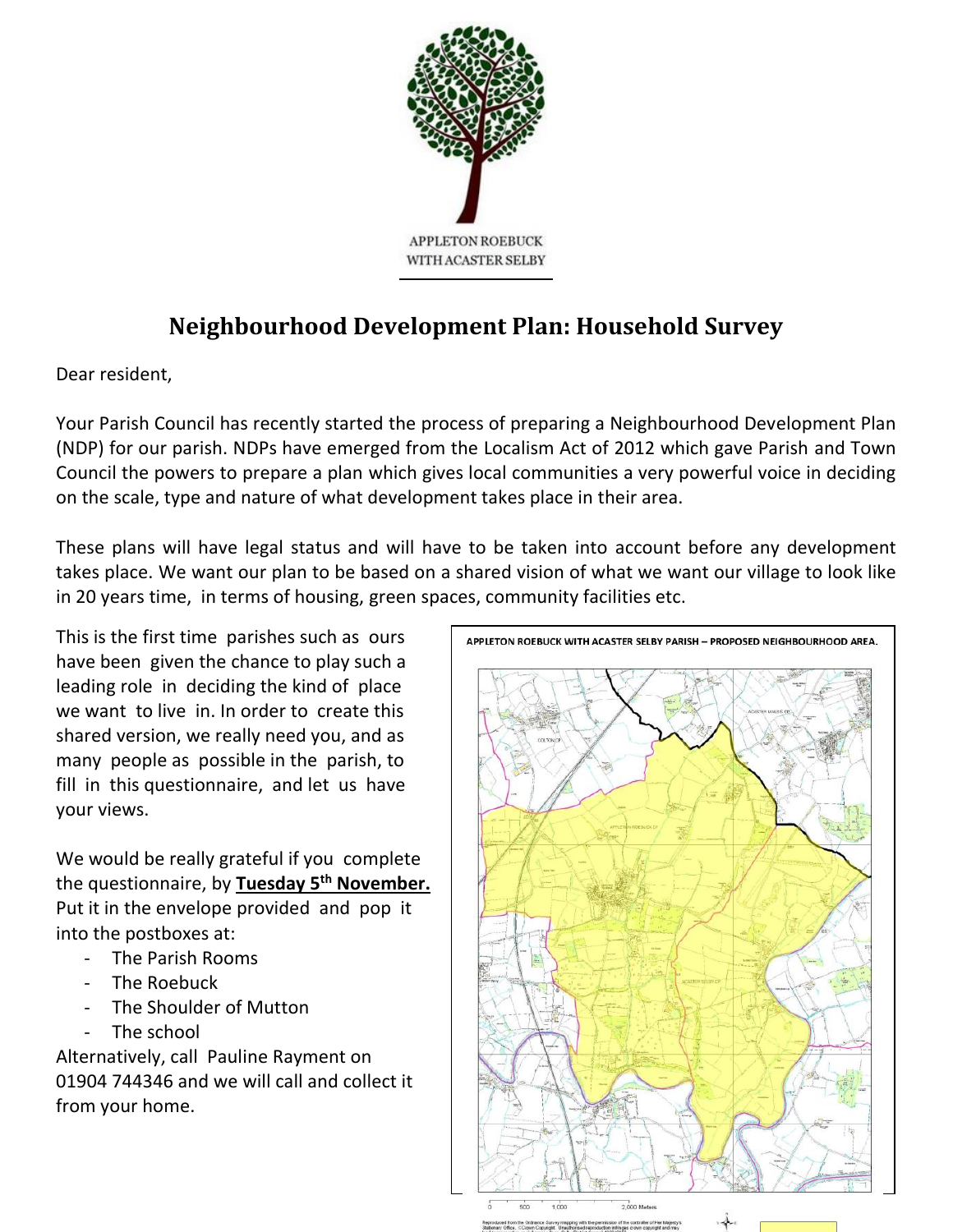# **1. About You**

*Your details will be available only to people who've signed a confidentiality agreement, and won't be used commercially, but we may contact you about this survey or about future village initiatives. Your name won't be published in any document we produce about the Neighbourhood Plan.*

### **a) Your details**

| Name           |                      |
|----------------|----------------------|
|                |                      |
| <b>Address</b> |                      |
| Postcode       | -------------------- |
| Email          |                      |

## **(b) On whose behalf are you completing this survey?**

*This is a consultation for everybody – no matter what age. We're happy to hear from you as a household, and we fully encourage people of all ages and backgrounds to take part as individuals.* 

| I am completing it for | Others in my home      |  |
|------------------------|------------------------|--|
| my whole household     | will fill in their own |  |

*If you'd like extra copies of this questionnaire, you can photocopy this booklet or download a copy from the web site – [www.aras-ndp.org.uk](http://www.aras-ndp.org.uk/)*

## **c) How many people live in your household, in the following age groups?**



## **d) Are you…? Please tick any that apply (main responder):**

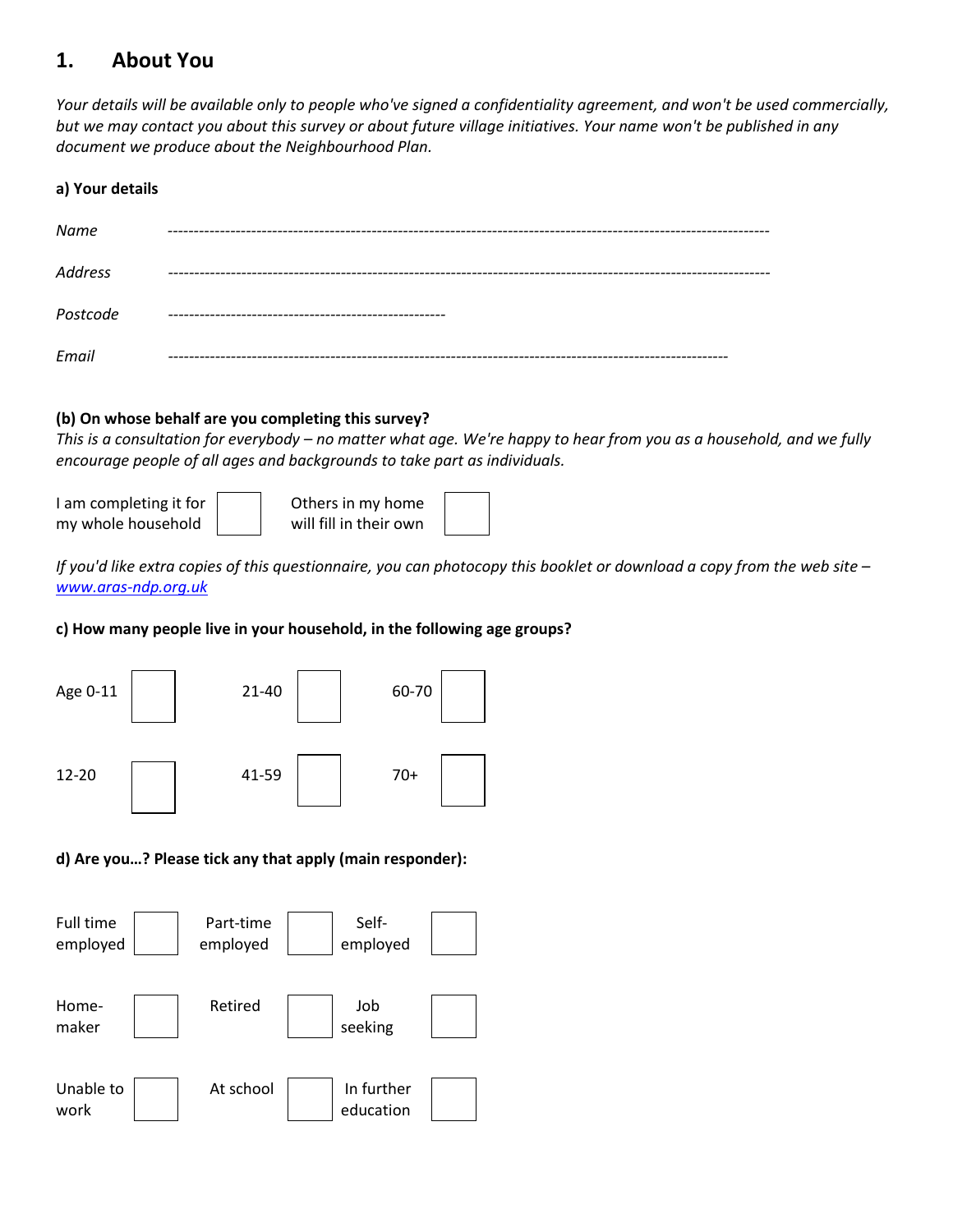#### **e) If you work, which best describes your working pattern? Please tick all that apply (main responder)**

| Commute to work<br>outside the parish | Work from home<br>occasionally |  |
|---------------------------------------|--------------------------------|--|
| Travel to work within<br>the parish   | Work from home<br>regularly    |  |

**(f) If you travel to work outside the parish, what is the postcode of your workplace? --------------------------------------------**

**(g) If you run a business in the parish, we'd like to send you our separate business survey (please tick if you would be willing to fill this in).**

| Yes | <b>No</b> |  |
|-----|-----------|--|
|     |           |  |

# **2. Schools and community facilities**

**a) If you have children, where do they go to school (or if you are 18 or under, where do you go to school)?** 

**------------------------------------------------------------------------------------------------------------------------------------- -------------------------------------------------------------------------------------------------------------------------------------**

**b) How would you rate the quality of the following services and facilities in the parish?**

|                                                | <b>Excellent</b> | Good | Average | Poor |
|------------------------------------------------|------------------|------|---------|------|
|                                                |                  |      |         |      |
| <b>Schools</b>                                 |                  |      |         |      |
| <b>Green spaces (including playing fields)</b> |                  |      |         |      |
| <b>Places of Worship</b>                       |                  |      |         |      |
| <b>Public transport</b>                        |                  |      |         |      |
| <b>Youth facilities</b>                        |                  |      |         |      |
| <b>Pre school facilities</b>                   |                  |      |         |      |
| <b>Parish rooms</b>                            |                  |      |         |      |
| <b>Public Houses</b>                           |                  |      |         |      |
| <b>Post Office</b>                             |                  |      |         |      |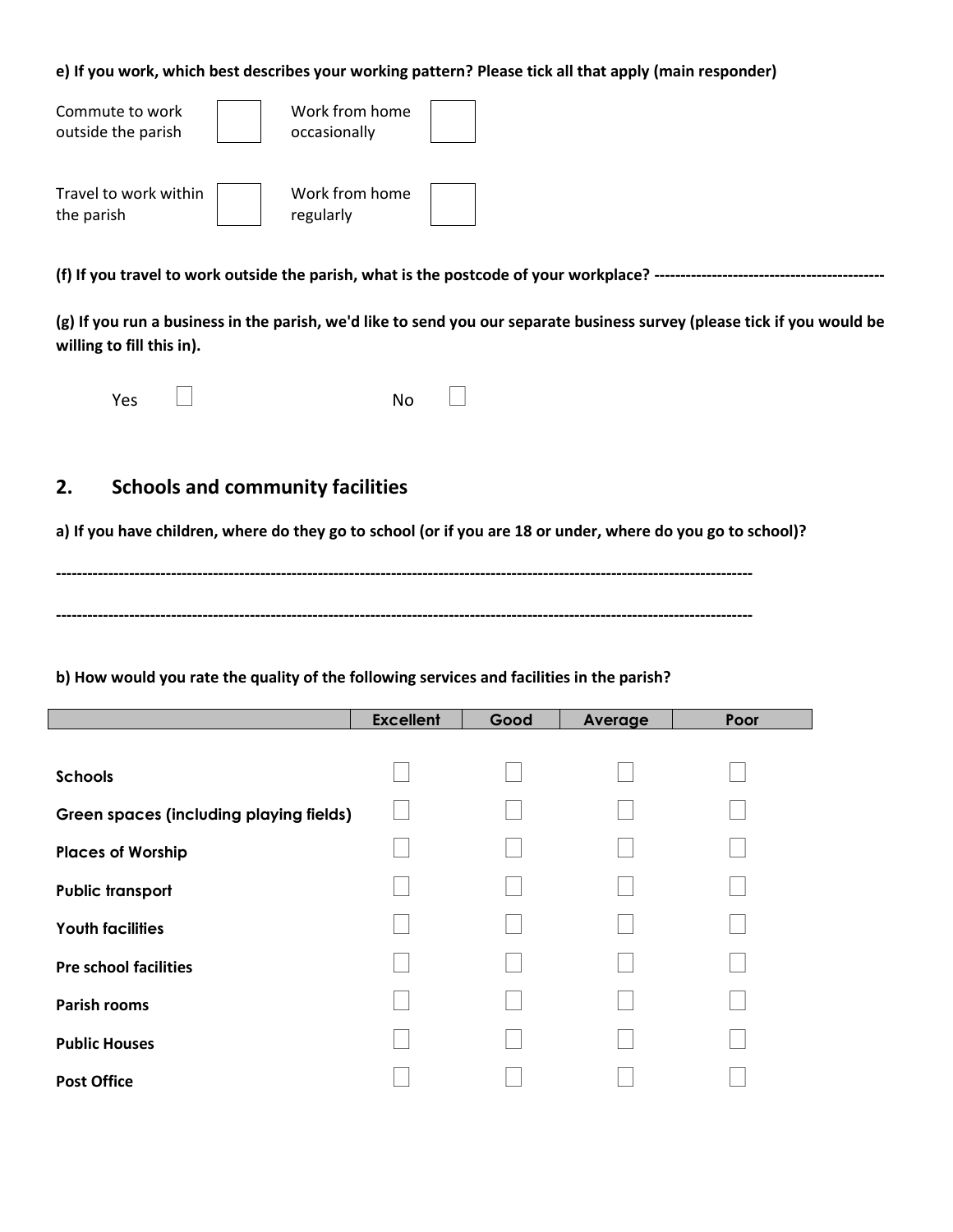(c) How do you think things could things be improved? Any ideas for improving any of these facilities? Any services or facilities you think are missing? Are there any particular problems the parish is facing?

#### (d) How important do you think the following are to the heritage, history and well-being of the area

|                                       | Very<br>important | Important | Quite<br>important | <b>Not</b><br>important at all |               |
|---------------------------------------|-------------------|-----------|--------------------|--------------------------------|---------------|
|                                       |                   |           |                    |                                |               |
| <b>Green Space</b>                    |                   |           |                    |                                |               |
| <b>Rural character</b>                |                   |           |                    |                                |               |
| <b>Building styles</b>                |                   |           |                    |                                |               |
| <b>Consistent design of buildings</b> |                   |           |                    |                                |               |
| Wide range of housing types           |                   |           |                    |                                |               |
| <b>Conservation Area</b>              |                   |           |                    |                                |               |
| Other, please, specify                |                   |           |                    |                                |               |
|                                       |                   |           |                    |                                |               |
|                                       |                   |           |                    |                                |               |
|                                       |                   |           |                    |                                | ------------- |
|                                       |                   |           |                    |                                |               |

(e) On a scale of 1-10 (10 is totally satisfied and 1 is completely dissatisfied) how would you rate the parish overall?

 $\mathbf{1}$  $2^{\circ}$  $\overline{3}$  $\overline{4}$  $5<sup>1</sup>$  $6\phantom{1}$  $\overline{7}$ 8 9 10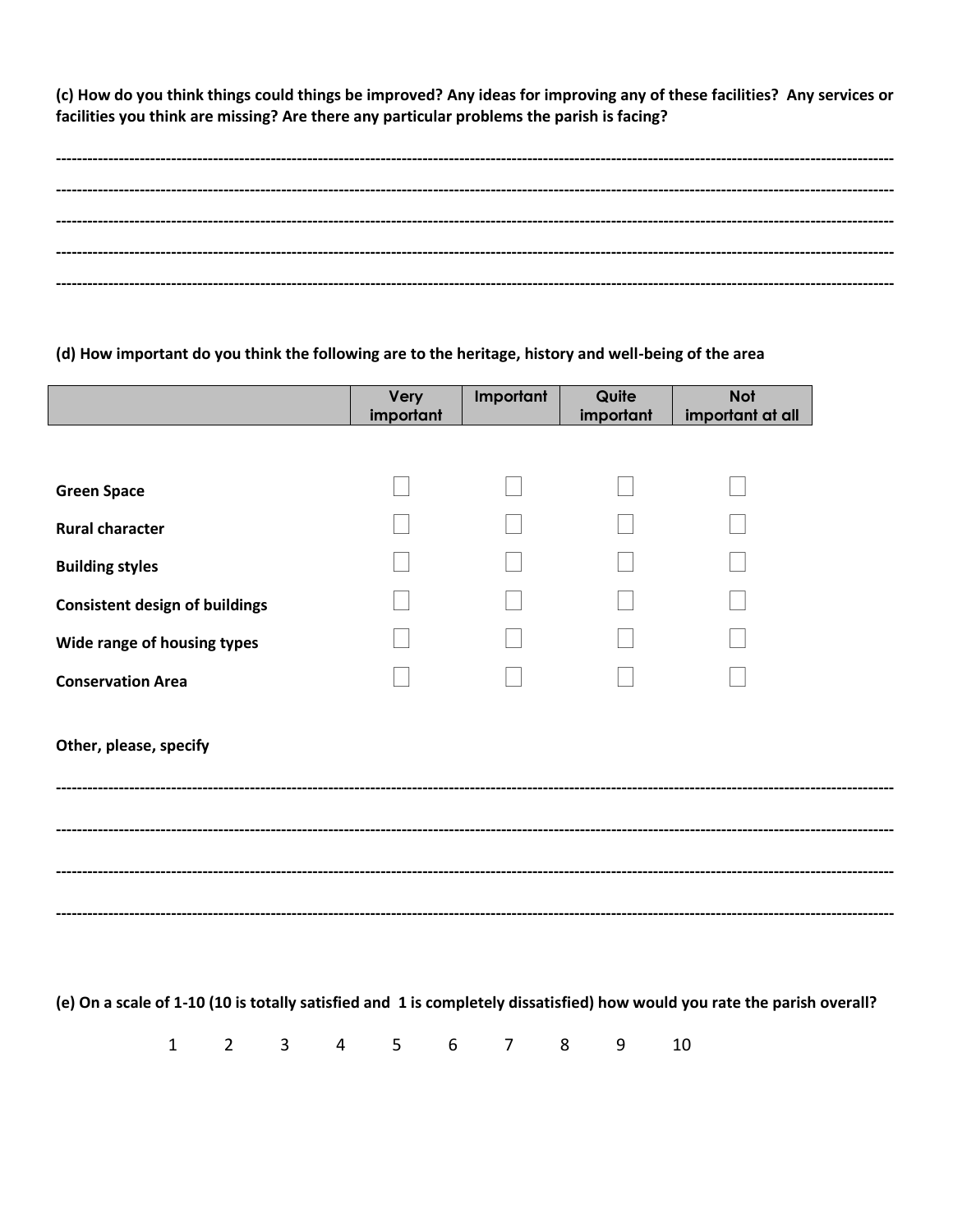# **3. Housing**

*In line with national and local planning policies, our community will need to provide for a small number of new homes. New homes can bring many benefits, but providing them needs to be balanced against many other considerations. This section is about your views on housing needs in the village.*

| a) What type of new homes do you think would be most appropriate for the parish?                                                                  |
|---------------------------------------------------------------------------------------------------------------------------------------------------|
| Medium homes for<br>Large family<br>Small starter homes<br>Small homes for<br>homes (5+ bed)<br>families (3-4 bed)<br>(1-2 bedroom)<br>retirement |
| Other, please specify                                                                                                                             |
| b) In what form would you prefer to see new housing in the parish? Please tick all that apply                                                     |
| Small groups of<br>Single homes on small<br>Developments of<br>areas of land<br>1-4 houses<br>5-10 homes                                          |
| Developments of 10 houses or more                                                                                                                 |
| c) Would you support the conversion of any redundant agricultural buildings into homes?                                                           |
| Yes<br>No                                                                                                                                         |
| d) How important is it that new housing be designed consistently, in sympathy with its surroundings?                                              |
| Quite<br>Not at all<br>Very<br>Not very<br>important<br>important<br>important<br>important                                                       |
| e) Are there any specific sites in the parish that you think could be suitable for housing? What makes them<br>particularly suitable?             |
|                                                                                                                                                   |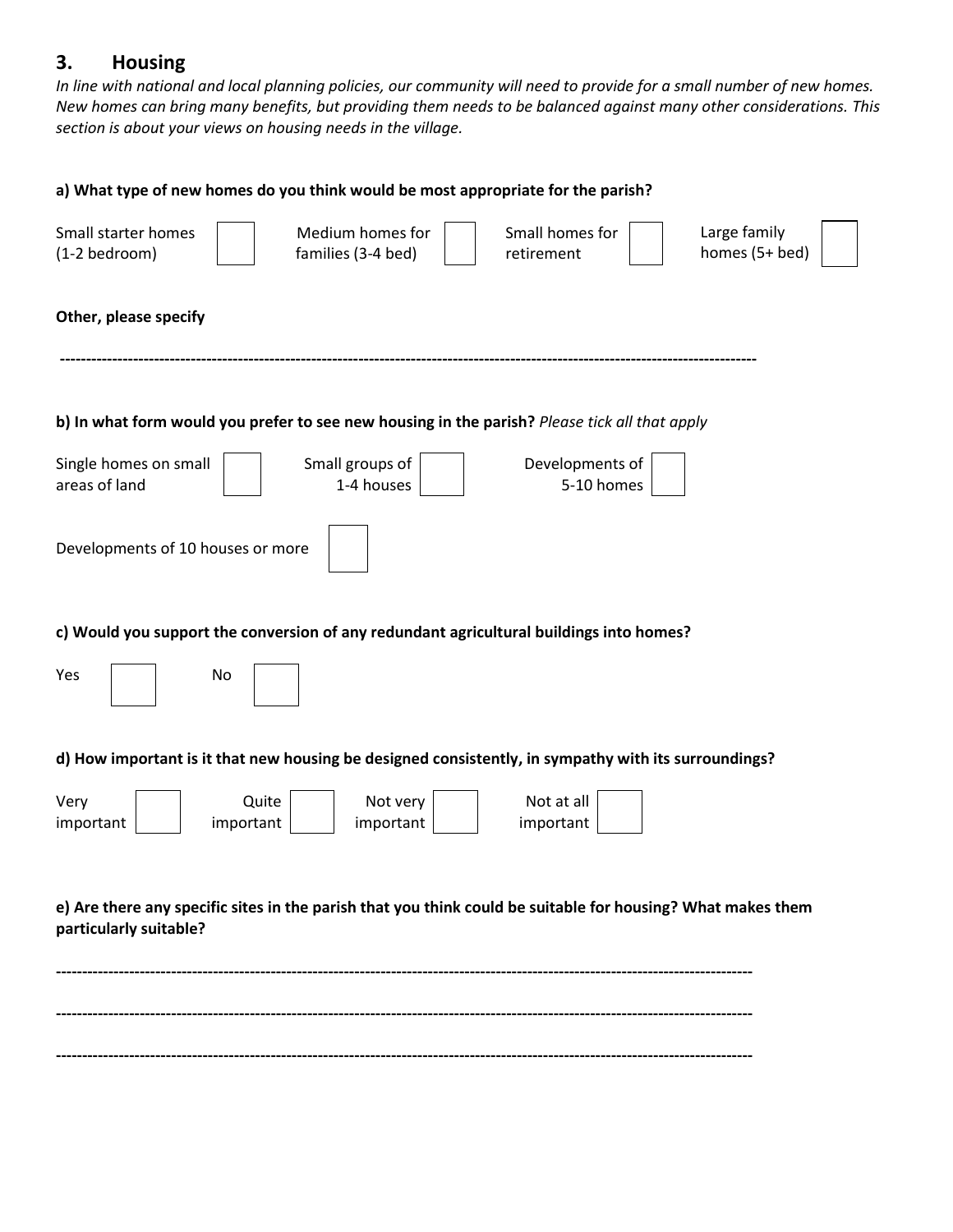**f) Are there any specific sites in the parish that you think should NOT be developed for housing? What makes them particularly unsuitable?**

| (g) In principle, do you think any new developments should include a proportion of the following; |     |  |    |  |  |
|---------------------------------------------------------------------------------------------------|-----|--|----|--|--|
| <b>Affordable Homes</b>                                                                           | Yes |  | no |  |  |
| <b>Homes for rent</b>                                                                             | Yes |  | no |  |  |
| Homes ring-fenced for local people                                                                | Yes |  | no |  |  |

# **4. Business sector**

## **a) Do you think the parish should provide more opportunities for business activity?**

| Yes                    | No                                                                                                  |
|------------------------|-----------------------------------------------------------------------------------------------------|
|                        | b) Which of the following would you support as appropriate business activity for the parish?        |
| Offices                | Retail (food/drink)<br>Retail (other)<br>Warehousing/distribution                                   |
| Light industrial units | Heavy industrial units<br>Homeworking<br>None                                                       |
| Other, please, specify |                                                                                                     |
|                        | c) Are there any parts of the parish where you would like to see more businesses? Where? What type? |
|                        |                                                                                                     |